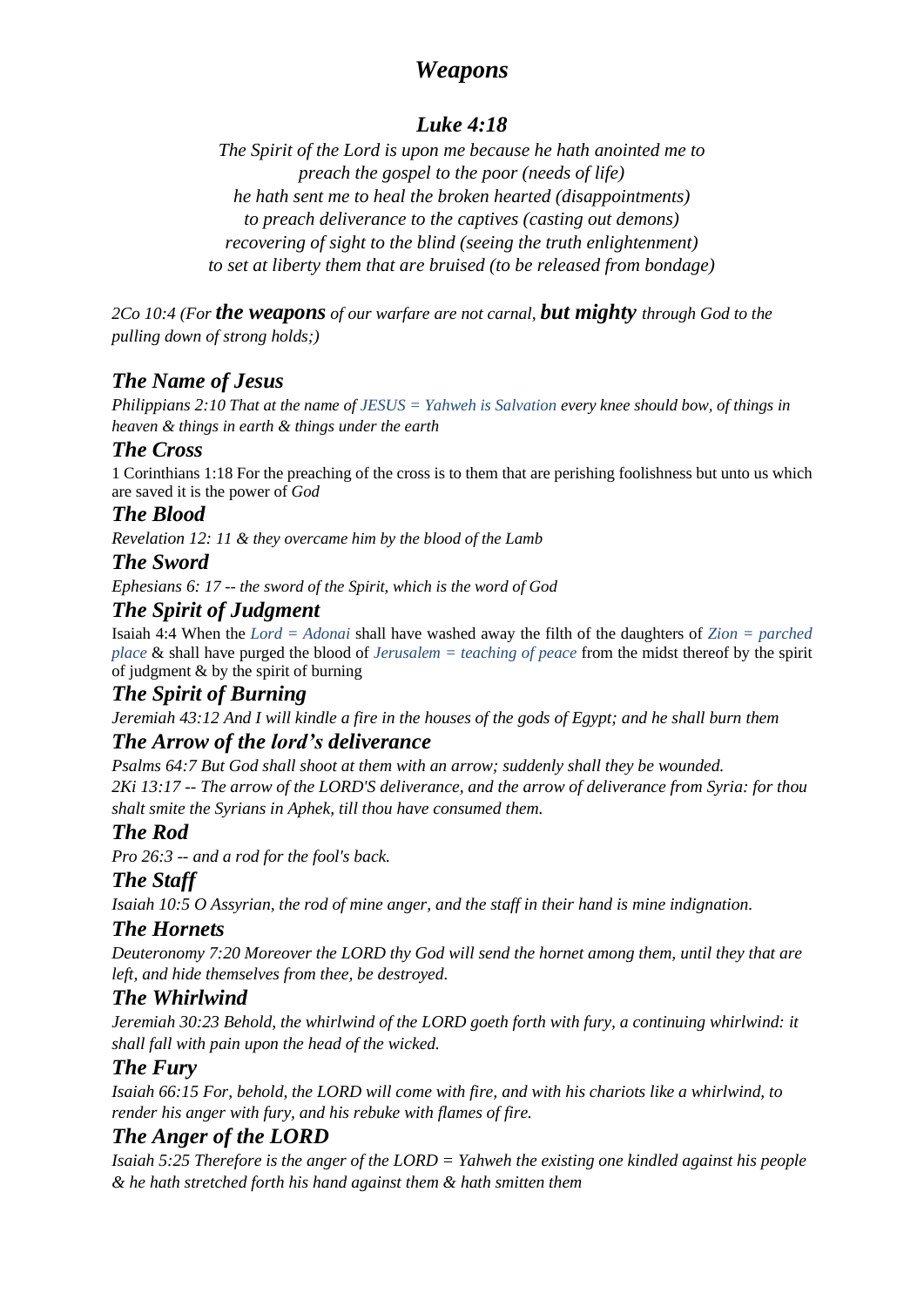# *The Lords Hand*

*Zephaniah 2:*13 & he will stretch out his hand against the north & destroy *Assyria = a step* & will make *Nineveh = abode of fish* a desolation

## *The Holy Arm*

*Psalm 98:1 --- His right hand and His holy arm have gained the victory for Him.*

## *The Finger of God*

*Luke 10:20 But if I with the finger of God cast out Devils, no doubt the kingdom of God* is come upon you

## *The Workmen's Hammer*

*Judges 5: 26 -- with the hammer she smote Sisera = battle array*

# *The Nail*

*Judges 5: 26 She put her hand to the nail & her right hand to the workmen's hammer & with the hammer she smote Sisera = battle array, she smote off his head, when she had pierced & stricken through his temples*

# *The Milk (AKA Love)*

*Judges 4:19 & he said unto her, Give me, I pray thee, a little water to drink for I am thirsty & she opened a bottle of milk & gave him drink & covered him*

# *The Quiver and thy Bow*

*Job 20: 24 He shall flee from the iron weapon & the bow of steel shall strike him through*

## *The Burning coals*

*Psalms 140:10 Let burning coals fall upon them*

## *The Battle Axe*

*Jeramiah 51:20 Thou art my battle axe & weapons of war for with thee will I break in pieces the nations & with thee will I destroy kingdoms*

# *The Hurling of Stones*

*1 Samuel 17:49 And David put his hand into his bag and took from it a stone and slung it, and struck the Philistine on his forehead. And the stone sank into his forehead, so that he fell on his face to the ground.*

# *The Accounting*

*Gen 9:5 Also, I will certainly demand an accounting regarding bloodshed, from every animal and from every human being. I'll demand an accounting from every human being for the life of another human being.*

# *The Threshing*

*Isaiah 41:15"Behold, I have made you a new, sharp threshing sledge with double edges; You will thresh the mountains and pulverize them, And will make the hills like chaff.*

# *The Hunters and Fishers*

*Jeremiah 16:16 Behold, I will send for many fishers, saith the LORD, and they shall fish them; and after will I send for many hunters, and they shall hunt them from every mountain, and from every hill, and out of the holes of the rocks.*

# *The Lightning*

*Job 36:30-33"Behold, He spreads His lightning about Him, And He covers the depths of the sea. "For by these He judges peoples. He gives food in abundance. "He covers His hands with the lightning, And commands it to strike the mark.*

# *The Pain*

*Jeramiah 30:23 Behold, the whirlwind of the LORD goeth forth with fury, a continuing whirlwind: it shall fall with pain upon the head of the wicked.*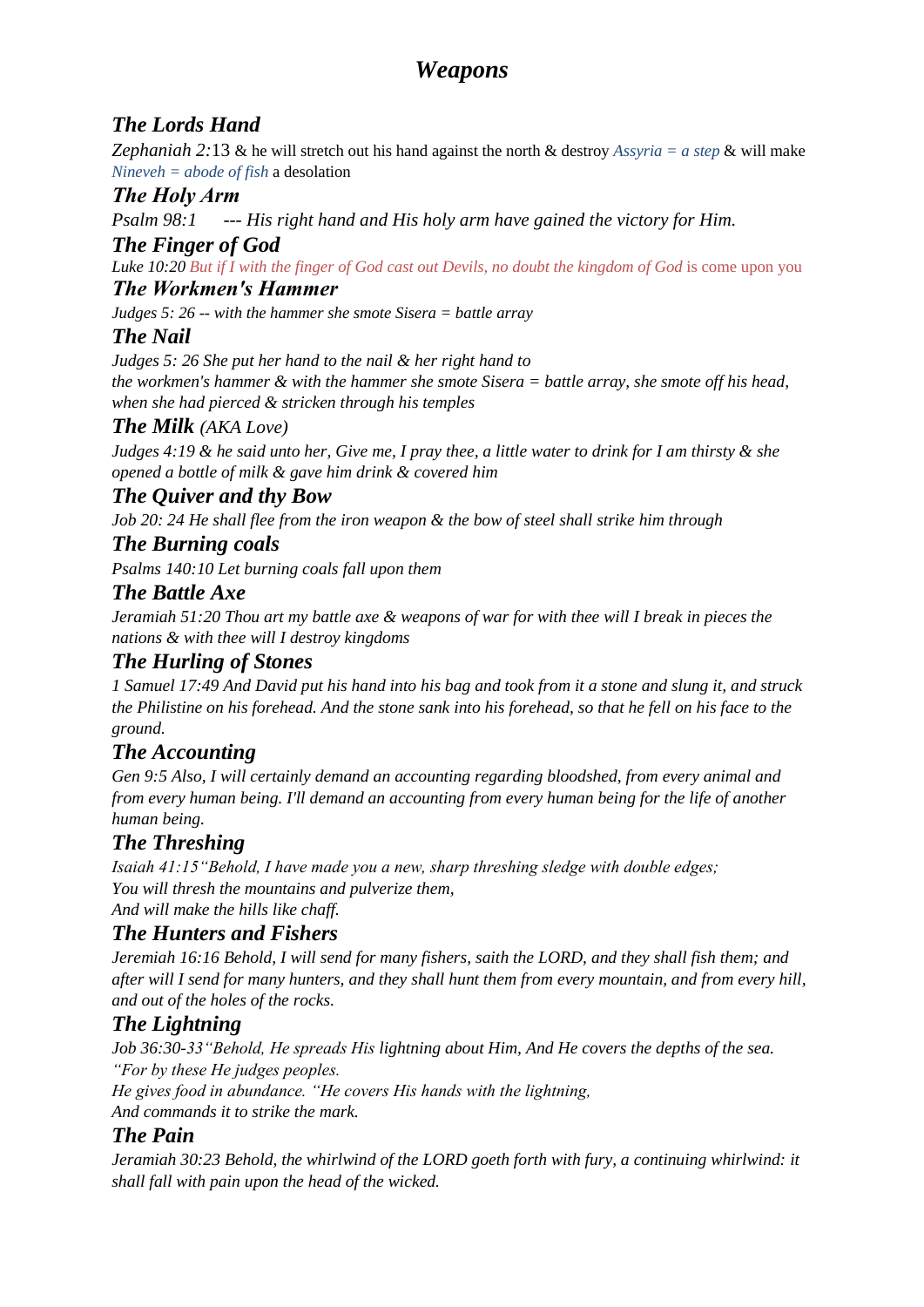# *The Truth*

*John 8:32 And ye shall know the truth, and the truth shall make you free.*

## *The Rock*

*1 Peter 2:8 and, "A stone that causes people to stumble and a rock that makes them fall.*

# *The Scourge*

*Isa 10:26 And the LORD of hosts shall stir up a scourge for him according to the slaughter of Midian at the rock of Oreb: and as his rod was upon the sea, so shall he lift it up after the manner of Egypt.*

## *The Breath of his Lips*

*Isaiah 11:4 But with righteousness shall he judge the poor, and reprove with equity for the meek of the earth: and he shall smite the earth with the rod of his mouth, and with the breath of his lips shall he slay the wicked*

# *The Singing*

*Acts 16: 25 About midnight Paul and Silas were praying and singing hymns to God, and the prisoners were listening to them. 26 Suddenly there was such a violent earthquake that the foundations of the jail were shaken, and immediately all the doors were opened, and everyone's chains came loose*

# *The Table*

*Psalm 23:* 5 Thou preparest a table before me in the presence of mine enemies

## *The Trumpet*

Jeramiah 4: -- O my soul the sound of the trumpet the alarm of war

## *The Weapons of His Indignation*

*Jeramiah 50:* 25 The *LORD = Yahweh the existing one* hath opened his armoury & hath brought forth the weapons of his indignation

## *The Lords Anger*

*Isa 66:15 For, behold, the LORD will come with fire, and with his chariots like a whirlwind, to render his anger with fury, and his rebuke with flames of fire.*

### *The Fire*

Isaiah 47:14 Behold, they shall be as stubble the fire shall burn them they shall not deliver themselves from the power of the flame

## *The Tempest*

Psalm 83:15 So persecute them with thy tempest & make them afraid with thy storm

## *The Flame*

Psalms 106:18 & a fire was kindled in their company the flame burned up the wicked

### *His Rebuke*

Psalm 119:21 Thou hast rebuked the proud *that are* cursed

### **The Waster to Destroy**

Isaiah 54:16 Behold, I have created the smith that bloweth the coals in the fire & that bringeth forth an instrument for his work & I have created the waster to destroy

### **The Hailstones**

Isaiah 30:30 & the *LORD = Yahweh the existing one* shall cause his glorious voice to be heard & shall shew the lighting down of his arm, with the indignation of *his* anger & *with* the flame of a devouring fire, *with* scattering & tempest & hailstones

### **The Brimstone**

Ezekiel 38:22 & I will plead against him with pestilence & with blood & I will rain upon him & upon his bands & upon the many people that *are* with him, an overflowing rain & great hailstones, fire & brimstone

### **Their Testimony**

Revelation 12:11 & they overcame him by the blood of the Lamb & by the word of their testimony